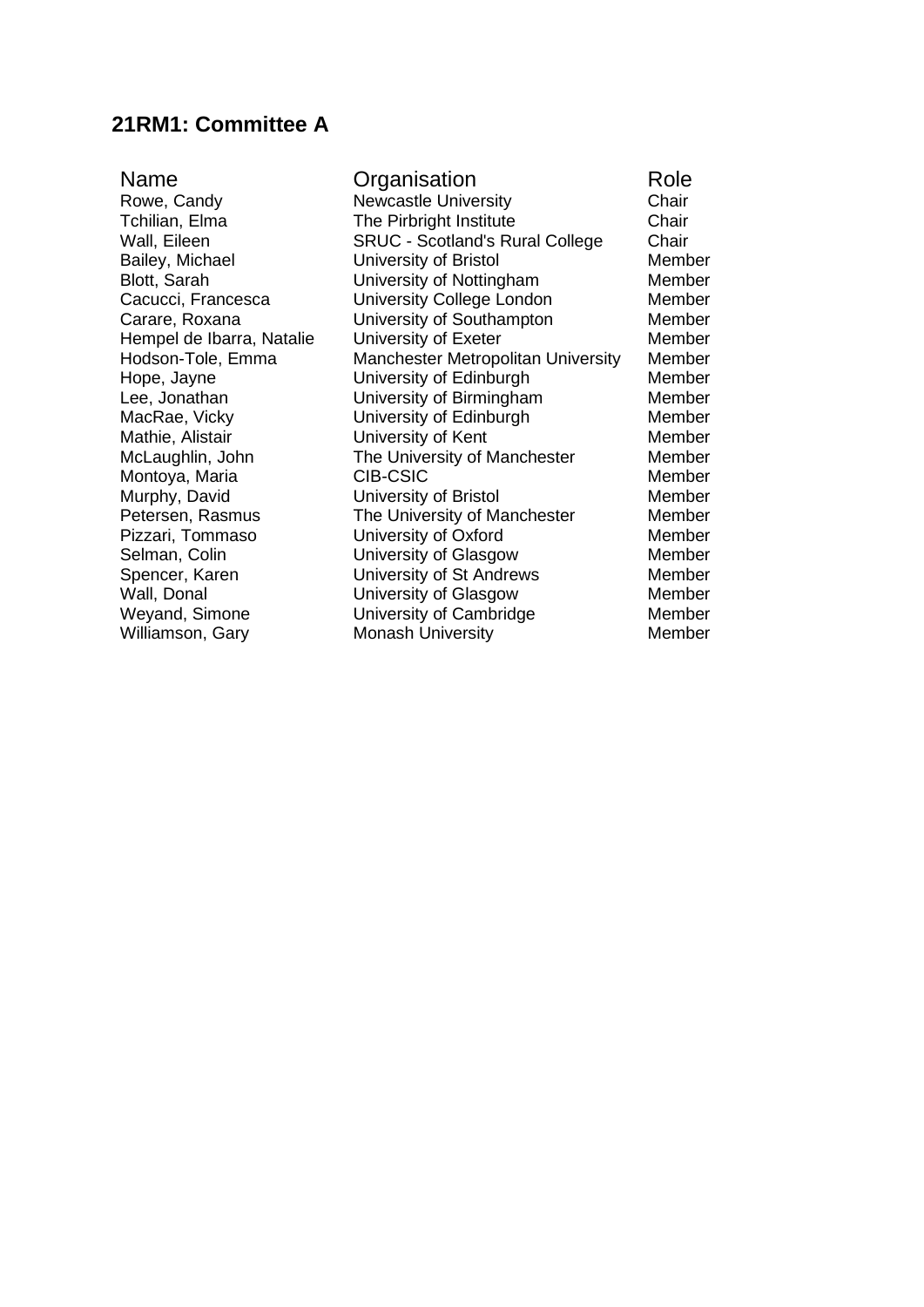# **21RM1: Committee B**

| Name               | Organisation                              | Role   |
|--------------------|-------------------------------------------|--------|
| Baggs, Elizabeth   | University of Edinburgh                   | Chair  |
| Banfield, Mark     | <b>John Innes Centre</b>                  | Chair  |
| Gilmartin, Phil    | University of Hull                        | Chair  |
| Akker, Sebastian   | University of Cambridge                   | Member |
| Alfonso, Yoselin   | University of Leeds                       | Member |
| Allen, Christopher | Queen's University of Belfast             | Member |
| Arnold, Dawn       | Harper Adams                              | Member |
| Chapman, Mark      | University of Southampton                 | Member |
| Clokie, Martha     | University of Leicester                   | Member |
| Dobson, Alan       | <b>University College Cork</b>            | Member |
| Fray, Rupert       | University of Nottingham                  | Member |
| Gibbs, Daniel      | University of Birmingham                  | Member |
| Gifford, Miriam    | University of Warwick                     | Member |
| Hancock, Rob       | The James Hutton Institute                | Member |
| Isaacson, Rivka    | King's College London                     | Member |
| Knight, Chris      | The University of Manchester              | Member |
| Oyston, Petra      | Defence Science and Technology Laboratory | Member |
| Paul, Matthew      | <b>Rothamstead Research</b>               | Member |
| Rufino, Mariana    | <b>Lancaster University</b>               | Member |
| Thompson, Andrew   | <b>Cranfield University</b>               | Member |
| Tör, Mahmut        | University of Worcester                   | Member |
| Zhou, Ji           | <b>NIAB</b>                               | Member |
|                    |                                           |        |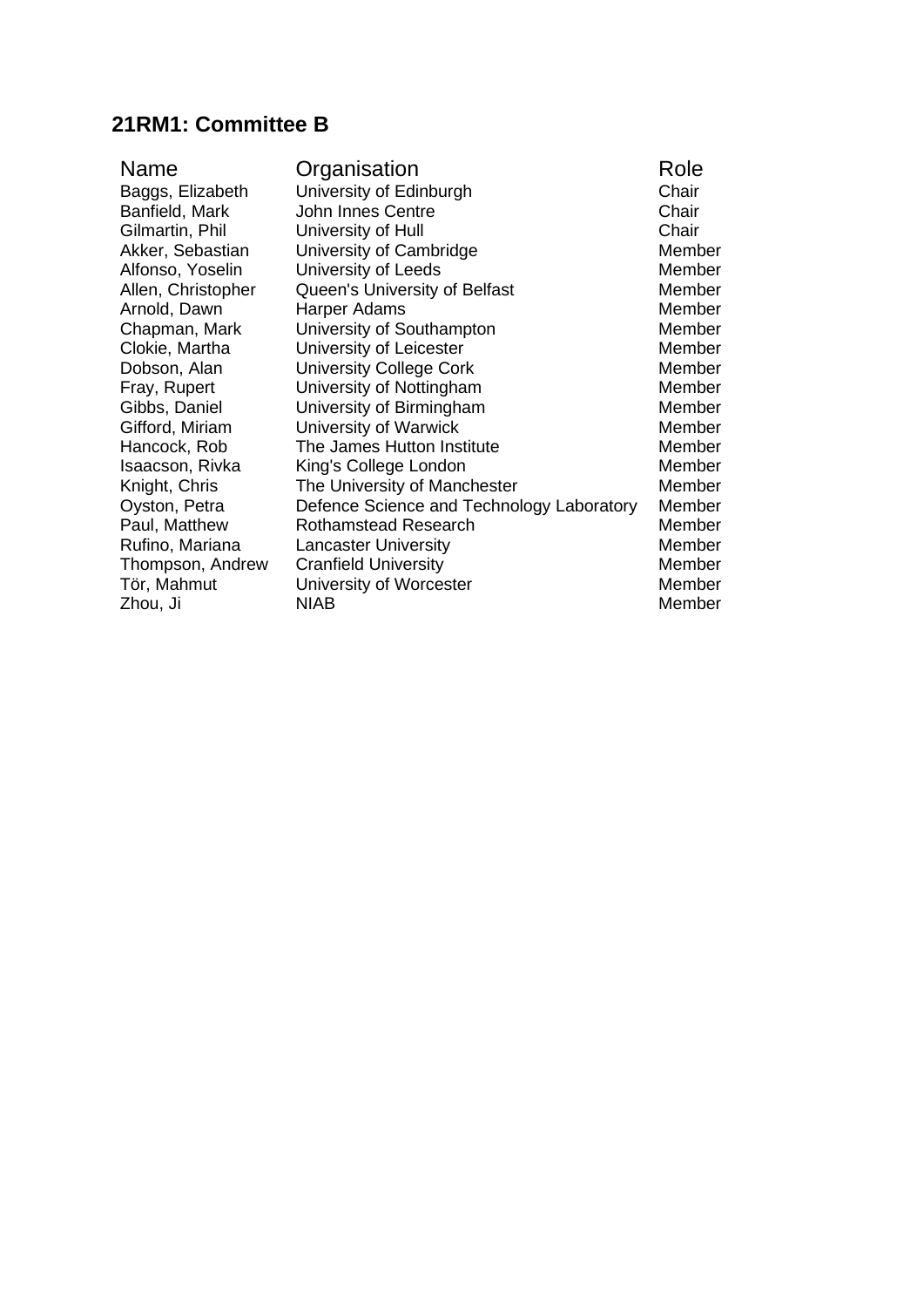# **21RM1: Committee C**

Name Crganisation Creation<br>
Emes, Richard Chair<br>
University of Nottingham Chair Emes, Richard **Emes, Richard** University of Nottingham Chair<br>
Gray, Nicola **Chair** University of Edinburgh Chair University of Edinburgh Harries, Lorna **Chair** University of Exeter **Chair** Chair<br>Allers. Thorsten **Chair** University of Nottingham Member Allers, Thorsten **University of Nottingham** Breitling, Rainer **Breitling, Rainer Member** University of Manchester **Member**<br>Buonomo, Sara **Member** University of Edinburgh Buonomo, Sara **Buonomo, Sara** University of Edinburgh Member<br>Buscaino, Alessia University of Kent Buscaino, Alessia **Buscaino, Alessia** University of Kent Member<br>
Chapman. Tracev University of East Anglia Member University of East Anglia Chari, Divya Maitreyi Keele University Member<br>
Diezmann, Stephanie University of Bristol Member Diezmann, Stephanie Houseley, Jonathan Barbraham Insitute Member Kierzek, Andrzej Simcyp Ltd<br>
Lako, Majlinda Newcastle University Member Lako, Majlinda Newcastle University Member<br>
Li, Huiliang University College London Member Li, Huiliang **Contains University College London** Member<br>
MacNeill, Stuart **Member**<br>
University of St Andrews Member University of St Andrews<br>
Oueen Mary, University of London Member Rakyan, Vardhman Queen Mary, University of London Rosato, Ezio **University of Leicester** Member Saffrey, Jill **Saffrey, Jill Community Constructs** Open University Member<br>
Tonks, Alex Cardiff University Member **Cardiff University** Winn, Martyn **STFC** STFC<br>
Xavier, Gabriela da Silva University of Birmingham Member University of Birmingham